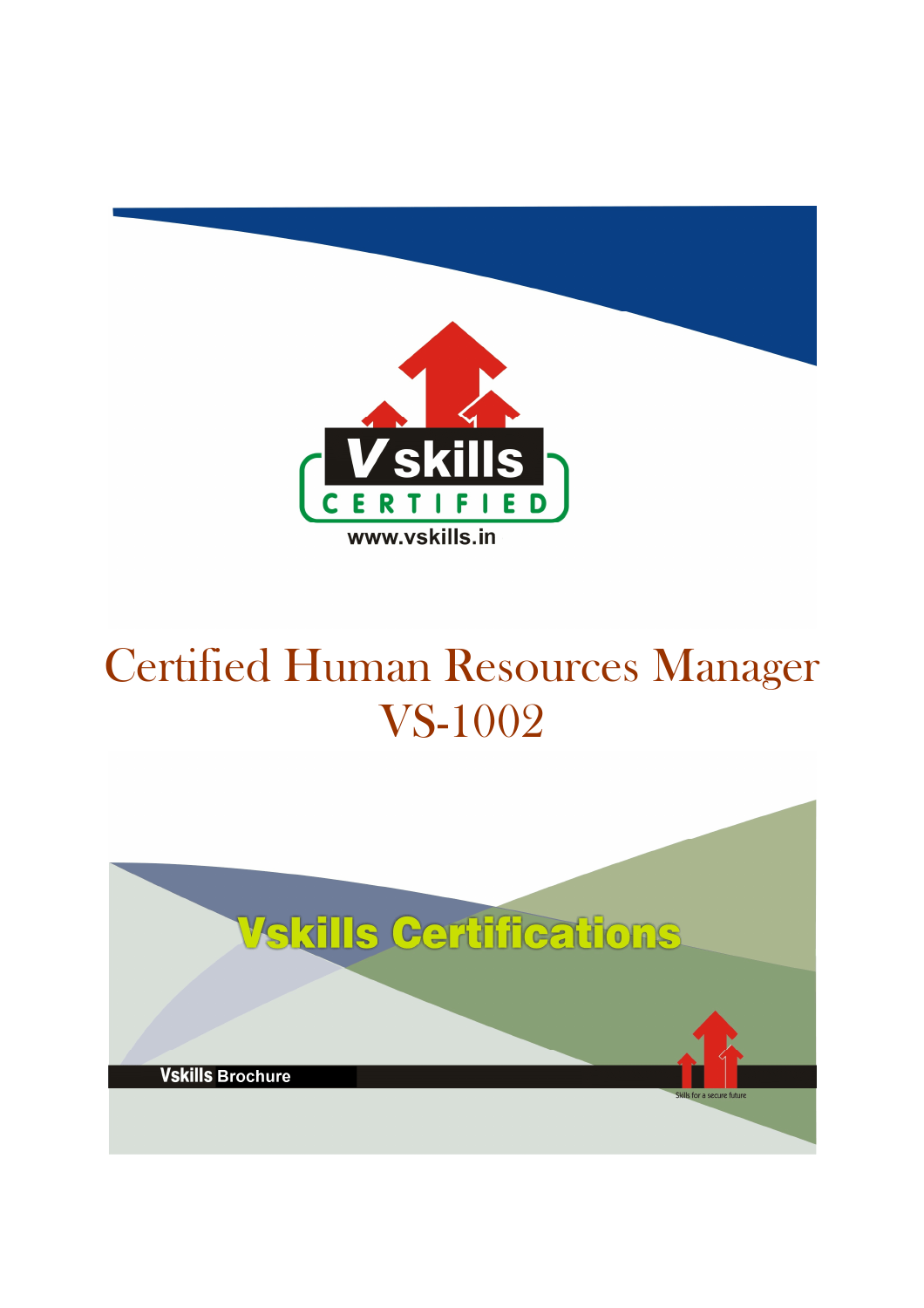## Certified Human Resources Manager

### Certification Code VS-1002

Vskills certification in Human Resources assesses the candidate on company's Human Resources needs. The certification tests the candidates on various areas in HRM which includes basic knowledge of HRM, recruitment of right resources, their training and development and career progression. Any business is critically dependent on the quality of its people, and an HR manager's role becomes increasingly important.

### Why should one take this certification?

If you are working in the HR area and are looking for a new job or promotion or simply more responsibility, then you can take this certification and prove the employer that your knowledge of this particular area of HR is good. It works as an added qualification on your CV and significantly improves your chances of getting the desired role.

### Who will benefit from taking this certification?

Job seekers looking to find employment in the HR departments of various companies, students generally wanting to improve their skill set and make their CV stronger and existing employees looking for a better role can prove their employers the value of their skills through this certification.

### Test Details:

- $\bullet$  Duration: 60 minutes
- No. of questions:  $50$
- Maximum marks: 50, Passing marks:  $25 \cdot (50\%)$ ; There is no negative marking in this module.

### Fee Structure:

Rs. 3,499/- (Excludes taxes)\*

\*Fees may change without prior notice, please refer http://www.vskills.in for updated fees

### Companies that hire Vskills Human Resources Manager

Vskills Certified Human Resource Manager might find employment in all kind of companies, big or small, since HR is a crucial part of any organization. Many companies contact us on a regular basis, and we forward them a list of our certified candidates, and the candidates are highly in demand.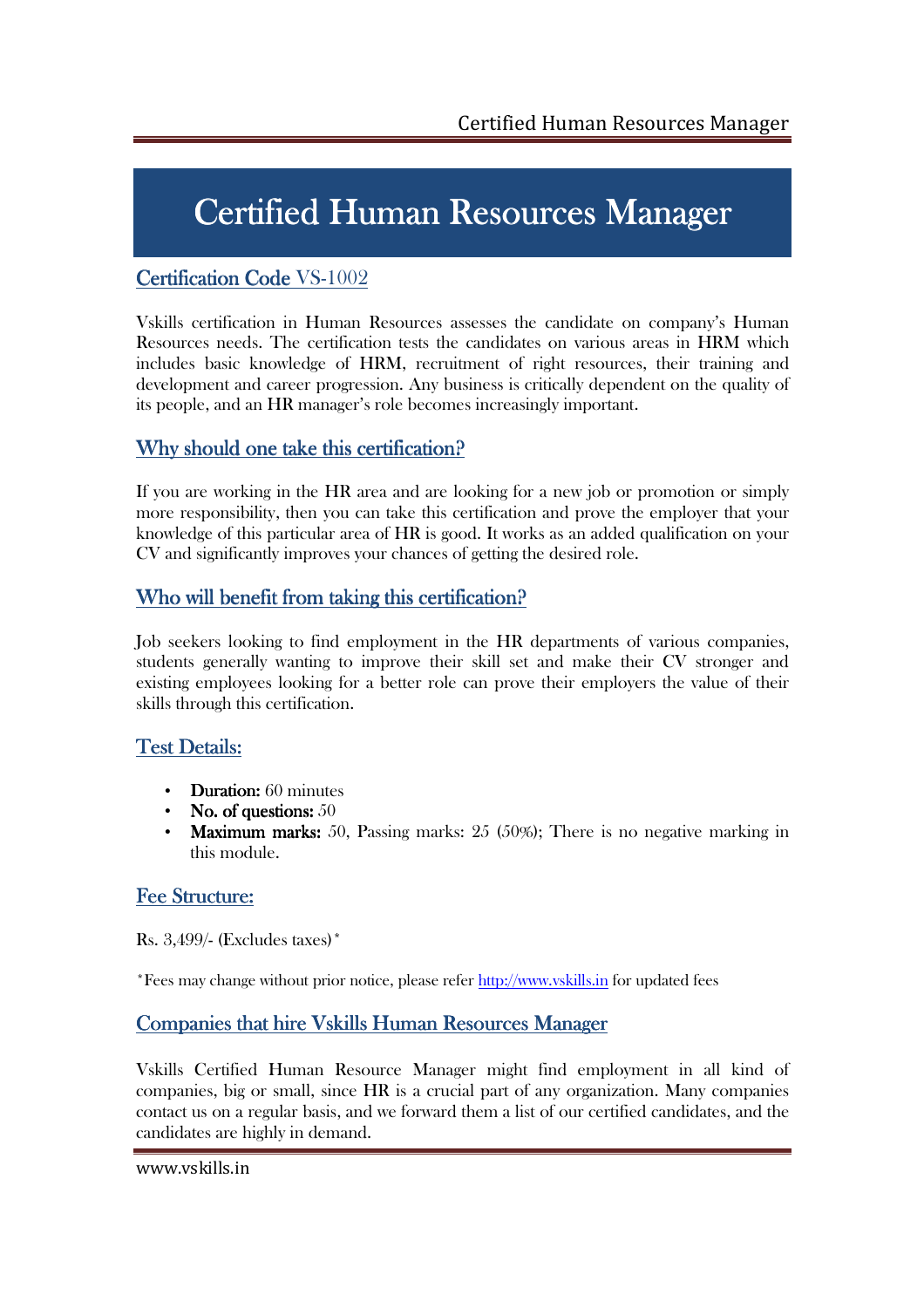## **Table of Content**

### 1. Strategic Human Resource Management

1.1.Introduction 1.2.Significance of HRM 1.3.Objectives of HRM 1.4.Functions of Human Resource Management 1.5.Modes of Strategic Human Resource Management 1.6.Strategic Planning and Human Resource Practices 1.7.Limitations of HRM 1.8.Career in Human Resource Management

## 2. Strategic Human Resource Planning (SHRP)

2.1.Purpose of Strategic Human Resource Planning 2.2.Methods used for Human Resource Planning 2.3.Strategic Human Resource Planning Process 2.4.Difficulties in Human Resource Planning 2.5.Prerequisites for successful Human Resource Planning 2.6.Integrating Human Resource Planning into Strategic Planning

### 3. Recruitment of the Right Resources

3.1.Job Analysis 3.2.Job Design 3.3.Job Description 3.4.Job Specifications 3.5.Job Evaluation 3.6.Quality of Work Life and Quality Circle

## 4. Recruitment and Selection

4.1.Introduction 4.2.Theories of Recruitment 4.3.Stages of an Effective Recruitment Process 4.4.Sources of Recruitment 4.5.Recruitment Policies 4.6.Equal Employment Opportunity 4.7.Employee Selection 4.8.Techniques of Selection 4.9.Induction / Orientation 4.10. Placement

### 5. Training and Development

5.1.Nature and Importance of Training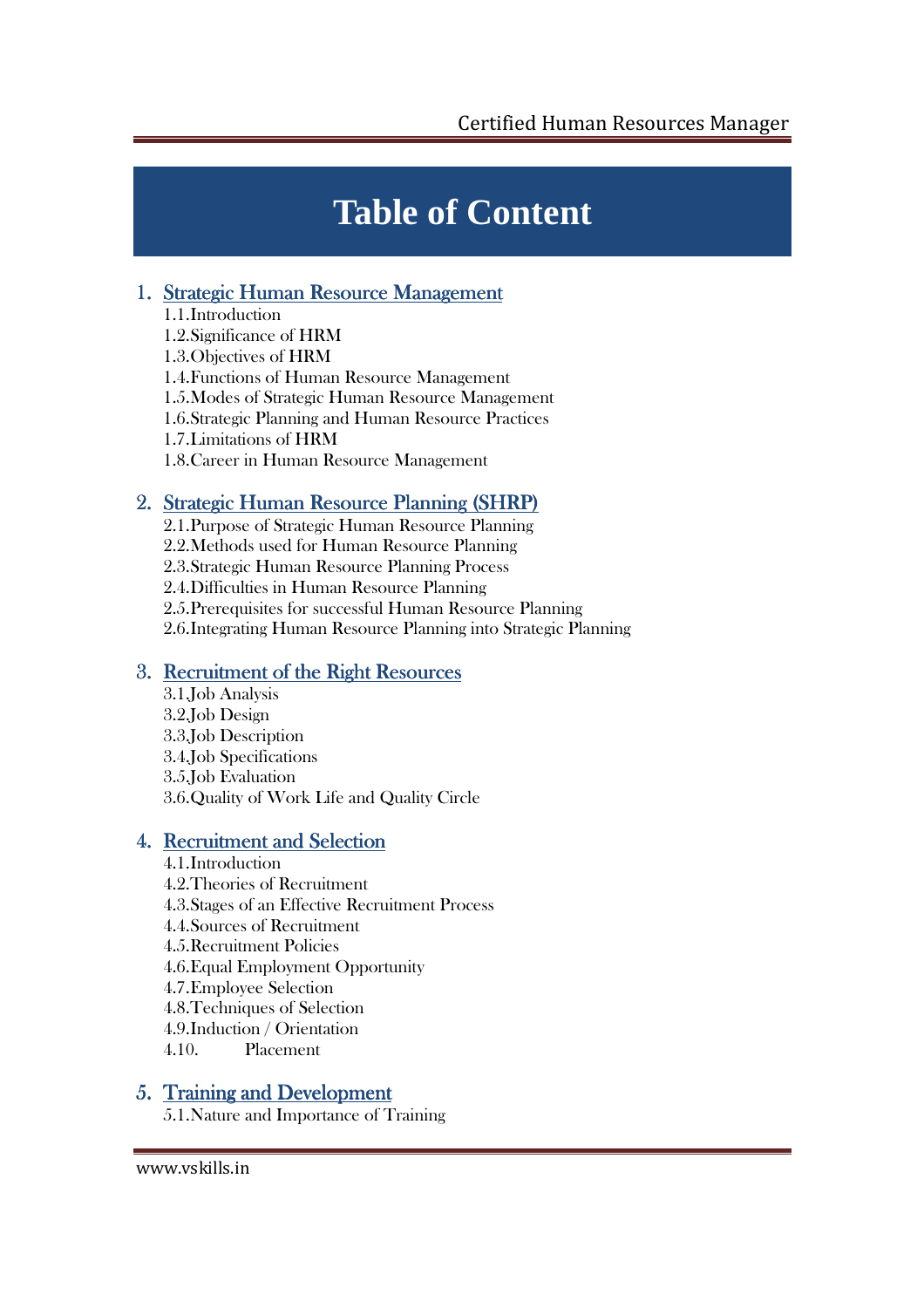5.2.Methods of Training 5.3.The Training Process 5.4.Role of trainer 5.5.Human Resource Development

### 6. Performance Appraisal

6.1.Objectives and Strategies for Performance Appraisal 6.2.Methods of Performance Appraisal 6.3.Performance Review Interview 6.4.Process of Performance Appraisal 6.5.Benefits of Performance Appraisal

### 7. Change Management

7.1.Reasons for Change 7.2.Types of Organizational Change 7.3.McKinsey's 7-S Model 7.4.Process of Change 7.5.Challenges in Change

### 8. Career and Succession Planning

8.1.Significance of Career Planning and Progression 8.2.Career Anchors and Stages 8.3.Features of Career Planning 8.4.Process of Career Planning 8.5.Problems in Career Planning 8.6.Career Planning versus HRP 8.7.Succession Planning – Features and Scope 8.8.Major Factors affecting Career Progression 8.9.Important Terms

### 9. Compensation Management

9.1.Concept of Compensation 9.2.Job Evaluation and Compensation 9.3.Concept of Wage, Salary and Fringe Benefits 9.4.Employee Stock Options 9.5.Negotiating at Work 9.6.Employee Health and Safety

### 10. Trends in HRM

- 10.1. Human Resource Information Systems (HRIS)
- 10.2. Industrial Relations
- 10.3. International Strategic Human Resource Management
- 10.4. Knowledge Management

### 11. Corporate Social Responsibility

11.1. Introduction

www.vskills.in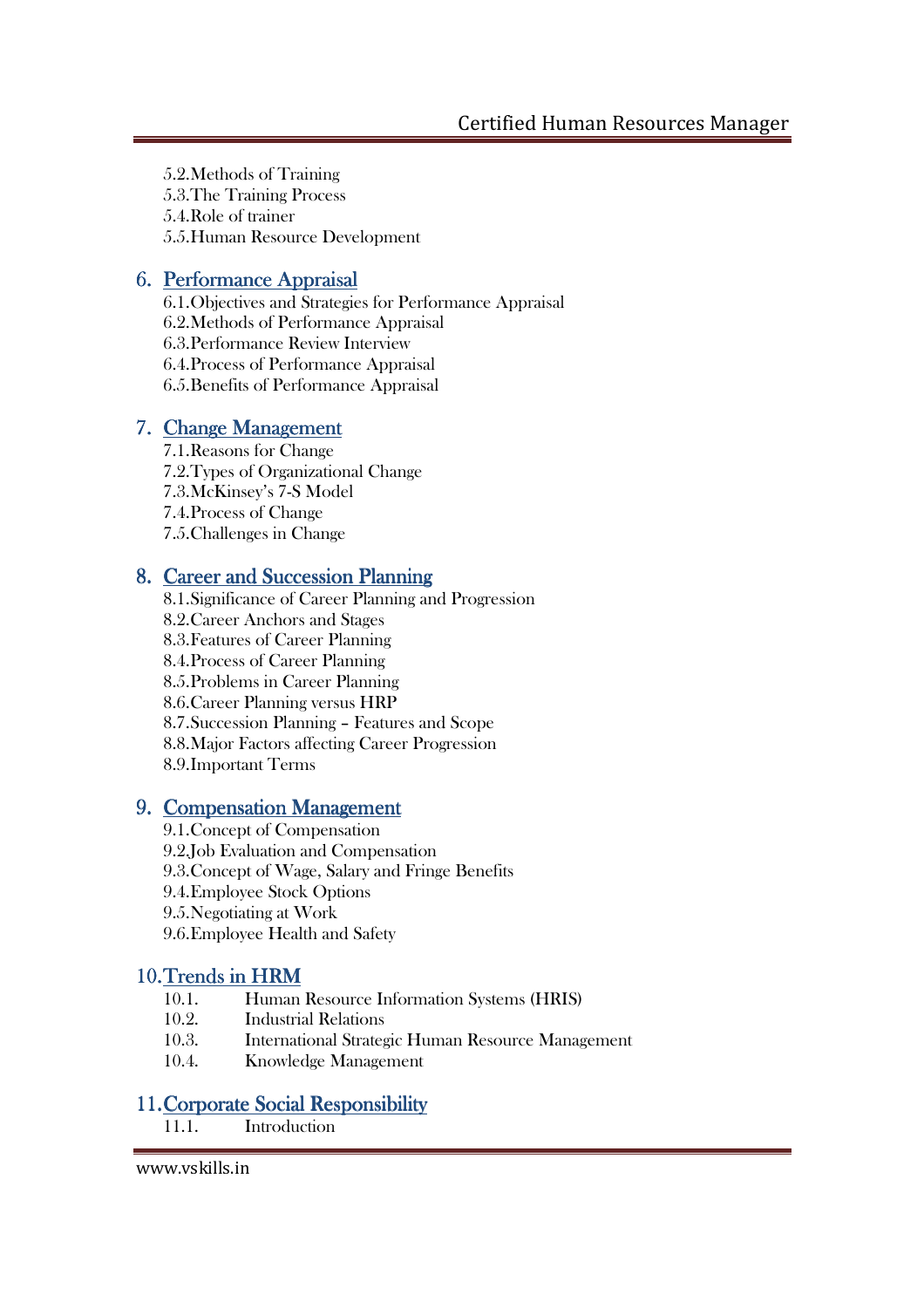Certified Human Resources Manager

÷

a sa kacamatan ing Kabupatèn Kabupatèn Kabupatèn Kabupatèn Kabupatèn Kabupatèn Kabupatèn Kabupatèn Kabupatèn K

- 11.2. CSR Activities<br>11.3. Rationale for C
- 11.3. Rationale for CSR<br>11.4. Drawbacks of CSR
- Drawbacks of CSR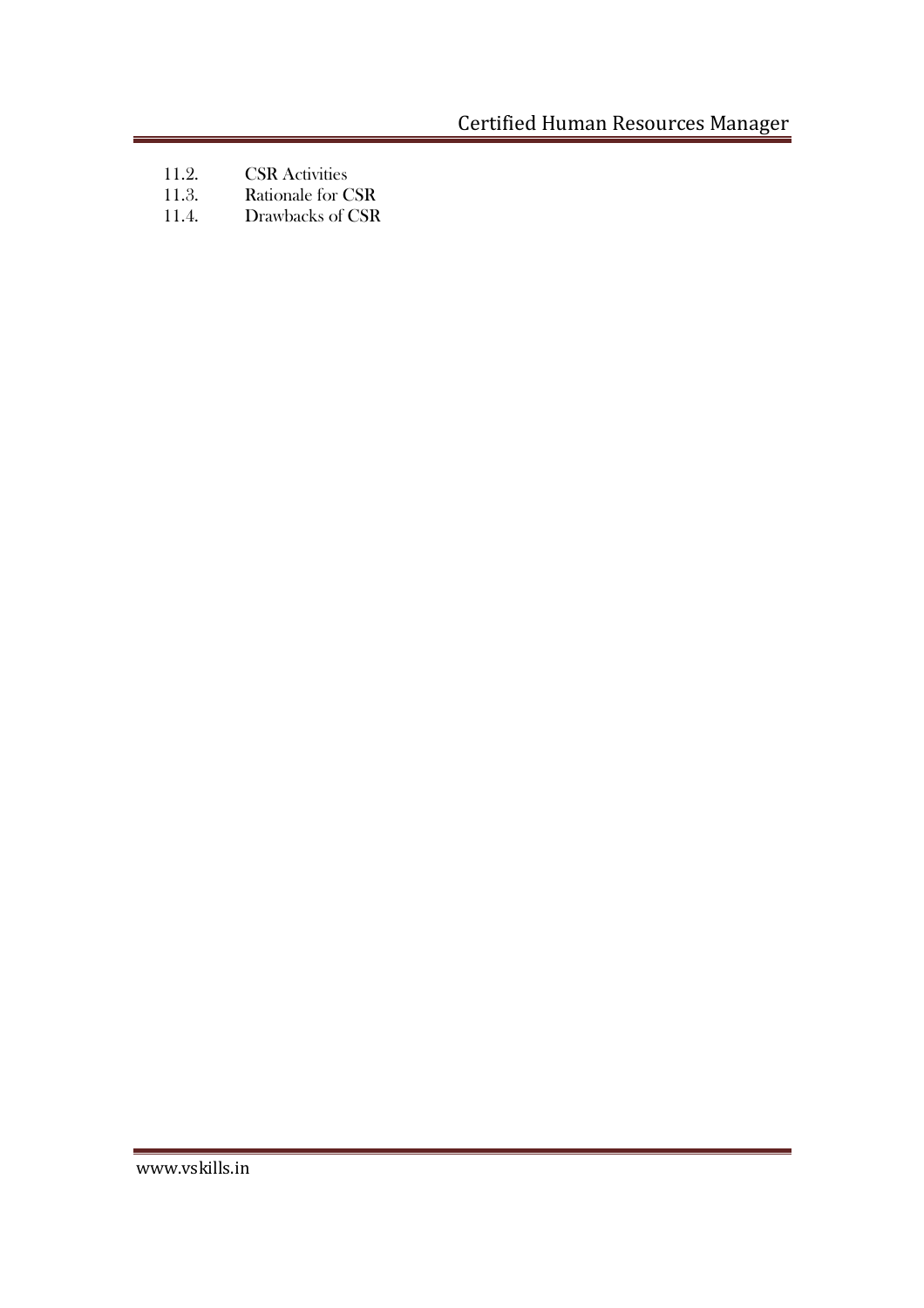# **Sample Questions**

#### 1. All of the following are phases of career development except

- A. Performance Phase
- B. Direction Phase
- C. Assessment Phase
- D. Development Phase

#### 2. Performance Appraisal is a primary HRM process that links employees and organizations and provides input for other processes through these means \_\_\_\_\_\_\_.

- A. Identification, Measurement, Management
- B. Assessment, Direction, Development
- C. Recruitment, Selection, Onboarding
- D. Skill, Effort, Responsibility

#### 3. Total compensation is all forms of direct and indirect compensation paid or provided to the employee in recognition of employment status and performance. All of the following are forms of direct compensation except

A. Base Pay B. Variable Pay C. Statutory Benefits D. Stock Benefits

#### 4. Groups can be rewarded in a Pay for Performance plan in all of the following ways except

- A. Gainsharing
- B. Bonus
- C. Awards
- D. Merit

### 5. Benefits that are required by law to provide to all employees are called

- A. Medical Benefits
- B. Direct Benefits
- C. Indirect Benefits
- D. Statutory Benefits

**Answers: 1(A), 2(A), 3(C), 4(D), 5(D)**

www.vskills.in